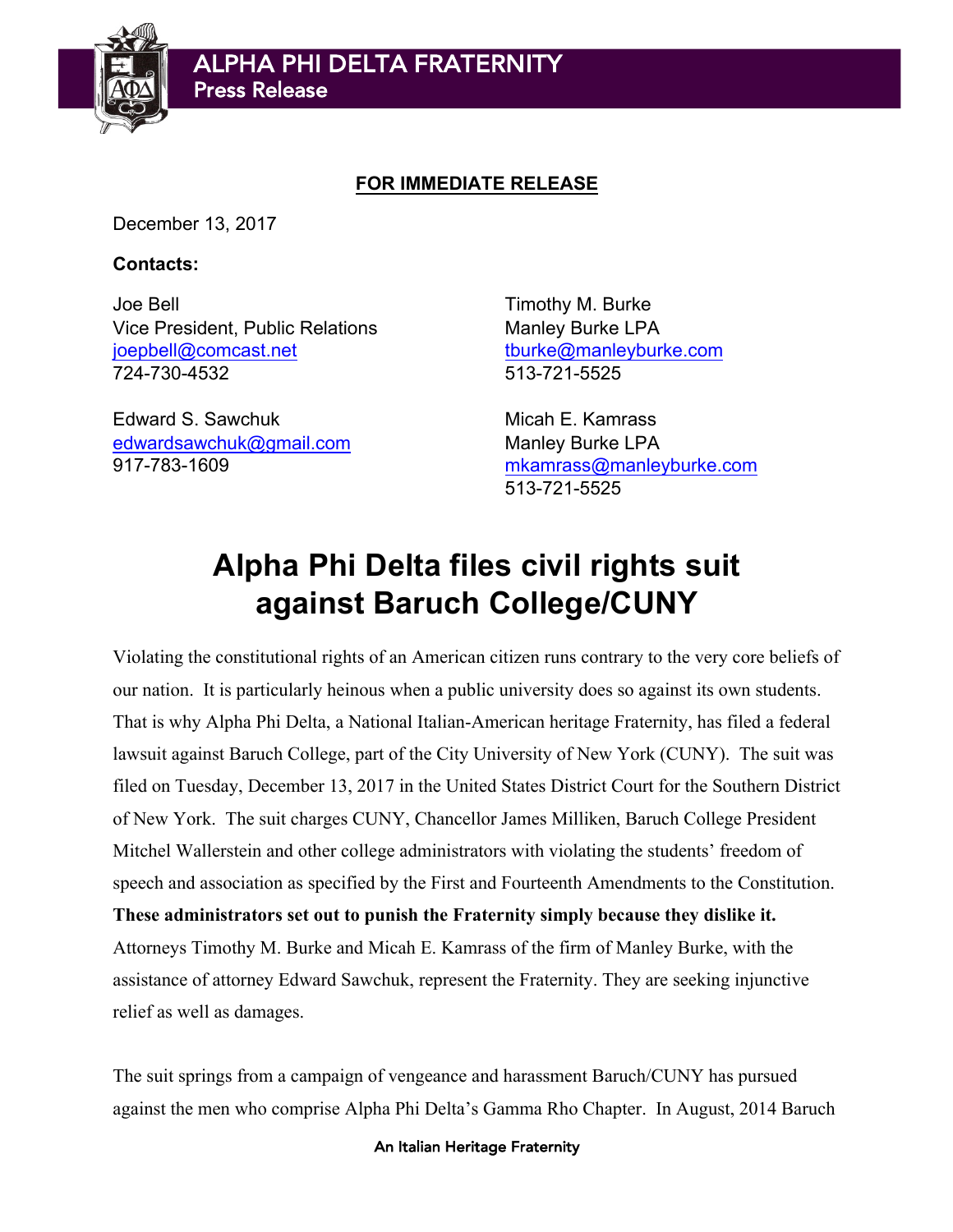Provost David Christy imposed a moratorium on Greek-letter social organizations. This moratorium was extended several times, forbidding social fraternities and sororities from engaging in pledging and "intake processes", in other words, recruiting and inducting new members. Prior to the 2015-2016 school year, Alpha Phi Delta's chapter made the conscious decision to no longer seek recognition as a "Greek club", in the college's parlance. In other words, Alpha Phi Delta no longer utilized any of the facilities and benefits the college extends to other student organizations.

**It is important to note that during this time, the chapter was not accused of any type of misconduct, such as alcohol abuse or hazing. It should also be noted that this chapter is no different than any other group that associates without formal recognition, such as the YMCA or a religious organization. All this group is seeking is the right to associate with people of their choosing and to be left alone by the university.**

Despite this clear separation, in April, 2017, Baruch College charged the individual members of Alpha Phi Delta with violating the moratorium and convened a disciplinary panel against some of the Alpha Phi Delta Brothers. During the disciplinary process, administrators refused to divulge information to the Fraternity members unless they waived their right to legal counsel. In the end, three of the Brothers of Alpha Phi Delta were suspended through the end of the Fall 2017 Semester and their access to transcripts was suspended until June 1, 2018. This has cost the three Brothers access to educational and employment opportunities. One of the young men lost a promising job. Additionally, the remaining Brothers of the chapter have been harassed and impeded in their attempts to register for classes.

## About Alpha Phi Delta

Alpha Phi Delta was founded at Syracuse University in 1914 by seven young men who faced adversity and discrimination by other college fraternities simply because their families had emigrated from Italy. Today, the Fraternity has amassed a legacy of nurturing the friendships and dreams of more than 20,000 Brothers.